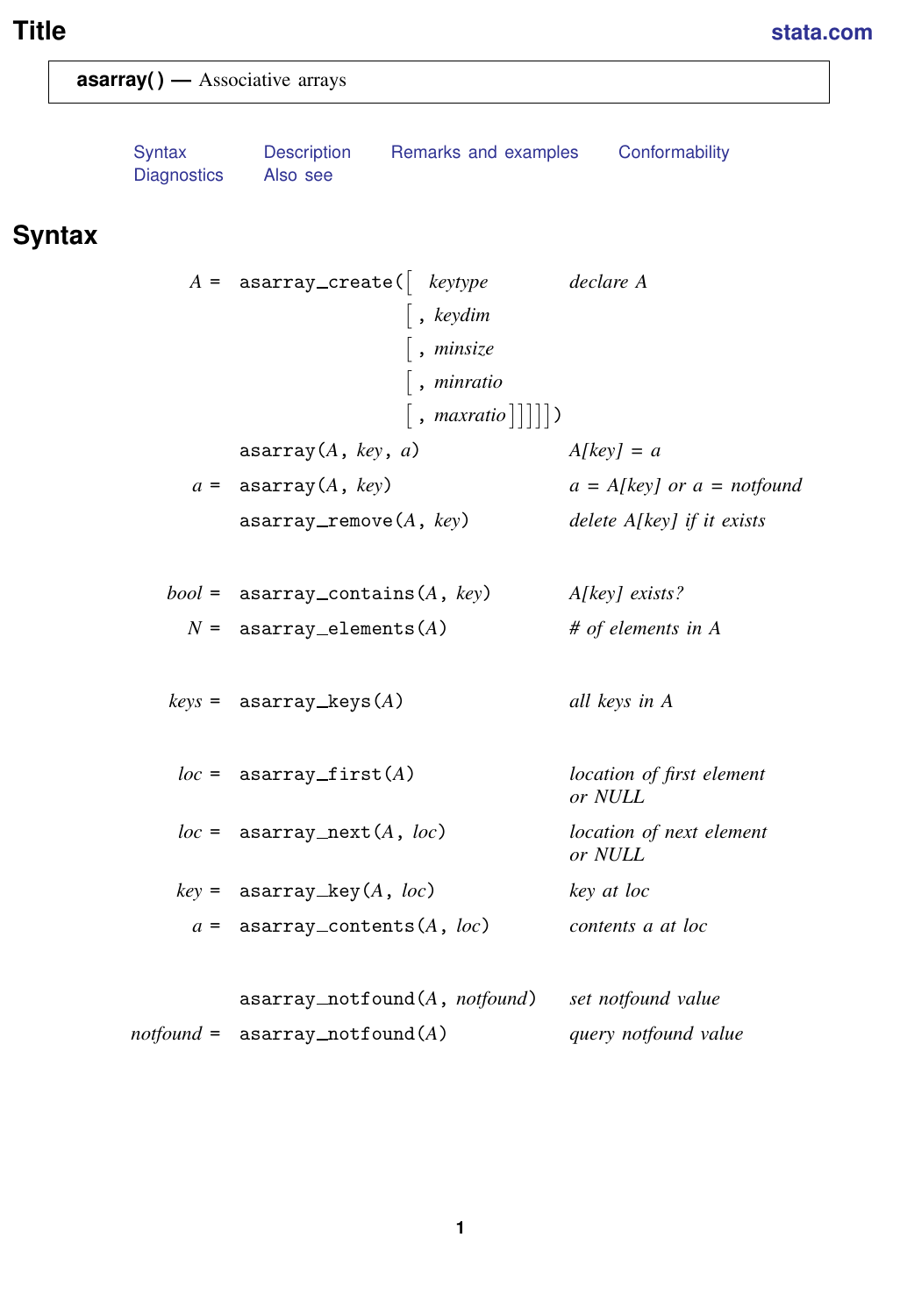where

- *A*: Associative array *A[key]*. Created by asarray create() and passed to the other functions. If *A* is declared, it is declared *transmorphic*.
- *keytype*: Element type of keys; "string", "real", "complex", or "pointer". Optional; default "string".
- *keydim*: Dimension of key;  $1 \leq \text{keydim} \leq 50$ . Optional; default 1.
- *minsize*: Initial size of hash table used to speed locating keys in *A*; *real scalar*; 5 ≤ *minsize* ≤ 1,431,655,764. Optional; default 100.
- *minratio*: Fraction filled at which hash table is automatically downsized; *real scalar*; 0 ≤ *minratio* ≤ 1. Optional; default 0.5.
- *maxratio*: Fraction filled at which hash table is automatically upsized; *real scalar*; 1 < *maxratio* ≤ . (meaning infinity). Optional; default 1.5.
	- *key*: Key under which an element is stored in *A*; *string scalar* by default; type and dimension are declared using asarray\_create().
		- *a*: Element of *A*; *transmorphic*; may be anything of any size; different *A[key]* elements may have different types of contents.

*bool*: Boolean logic value; *real scalar*; equal to 1 or 0 meaning true or false.

- *N*: Number of elements stored in *A*; *real scalar*;  $0 \le N \le 2,147,483,647$ .
- *keys*: List of all keys that exist in *A*. Each row is a key. Thus *keys* is a *string colvector* if keys are *string scalars*, a *string matrix* if keys are *string vectors*, a *real colvector* if keys are *real scalars*, etc. Note that  $rows(keys) = N$ .
- *loc*: A location in *A*; *transmorphic*. The first location is returned by  $\text{asarray\_first}()$ , subsequent locations by  $\text{asarray\_next}()$ . *loc*==NULL when there are no more elements.
- <span id="page-1-0"></span>*notfound*: Value returned by asarray(*A*, *key*) when *key* does not exist in *A*. *notfound* =  $J(0,0,.)$  by default.

## **Description**

asarray() provides one- and multi-dimensional associative arrays, also known as containers, maps, dictionaries, indices, and hash tables. In associative arrays, rather than being dense integers, the indices can be anything, even strings. So you might have *A["Frank Smith"]* equal to something and *A["Mary Jones"]* equal to something else. In Mata, you write that as asarray(*A*, "Frank Smith", *something*) and asarray(*A*, "Mary Jones", *somethingelse*) to define the elements and asarray(*A*, "Frank Smith") and asarray(*A*, "Mary Jones") to obtain their values.

 $A =$  asarray\_create() declares (creates) an associative array. The function allows arguments, but they are optional. Without arguments, asarray create() declares an associative array with string scalar keys, corresponding to the *A["Frank Smith"]* and *A["Mary Jones"]* example above.

*A* = asarray create(*keytype*, *keydim*) declares an associative array with *keytype* keys each of dimension  $1 \times keydim$ . asarray\_create ("string", 1) is equivalent to asarray\_create () without arguments. asarray\_create("string", 2) declares the keys to be string, as before, but now they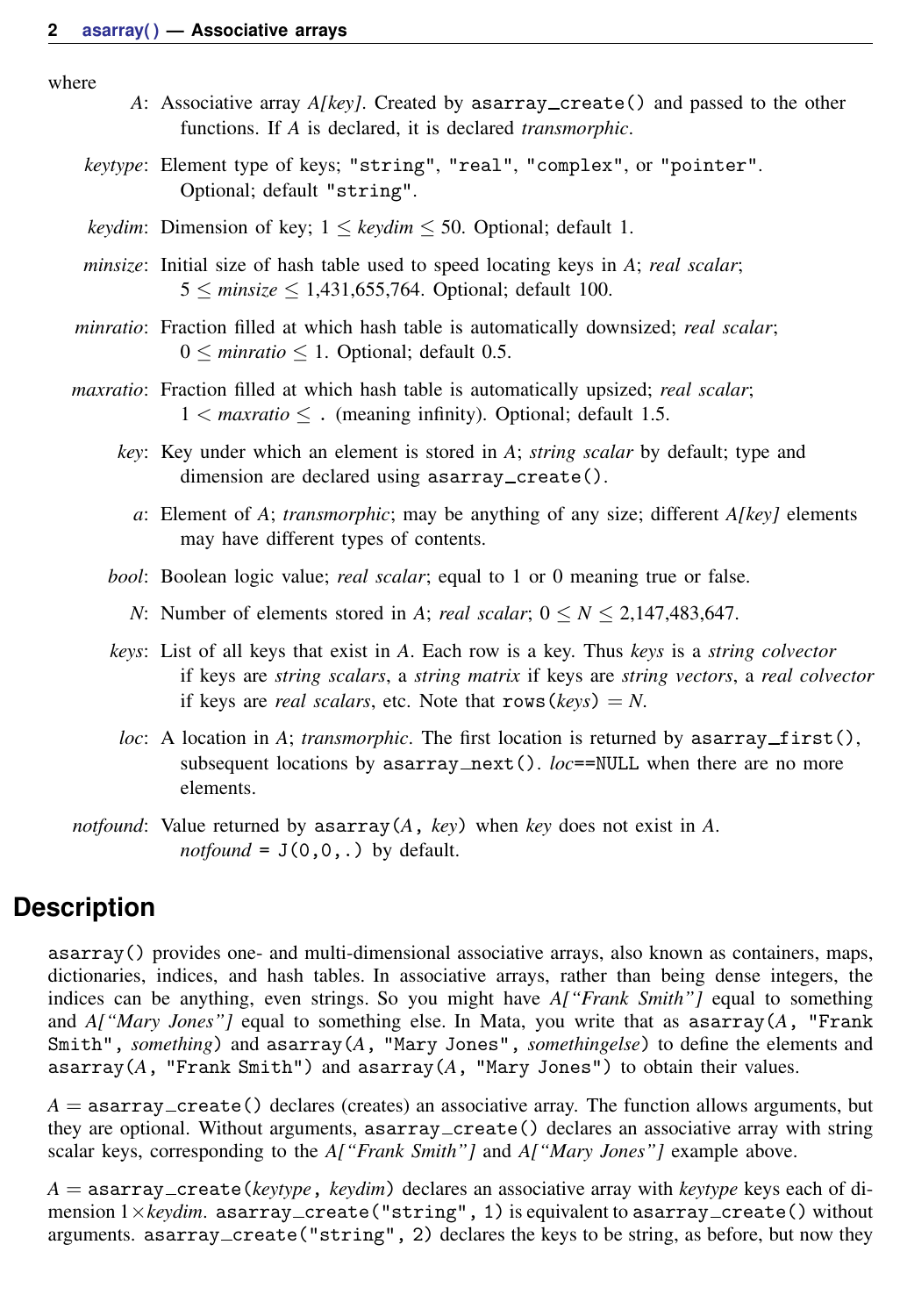are  $1 \times 2$  rather than  $1 \times 1$ , so array elements would be of the form *A["Frank Smith", "Mary Jones"]*. *A["Mary Jones", "Frank Smith"]* would be a different element. asarray\_create("real", 2) declares the keys to be real  $1 \times 2$ , which would somewhat correspond to our ordinary idea of a matrix, namely *A[i,j]*. The difference would be that to store, say, *A[100,980]*, it would not be necessary to store the interior elements, and in addition to storing *A[100,980]*, we could store *A[3.14159,2.71828*].

asarray create() has three more optional arguments: *minsize*, *minratio*, and *maxratio*. We rec-ommend that you do not specify them. They are discussed in [Setting the efficiency parameters](#page-4-0) under Remarks and examples below.

asarray(*A*, *key*, *a*) sets or resets element  $A/key$  = *a*. Note that if you declare *key* to be  $1 \times 2$ , you must use the parentheses vector notation to specify key literals, such as asarray(*A*, (100,980), 2.15). Alternatively, if  $k = (100, 980)$ , then you can omit the parentheses in asarray( $A$ , k, 2.15).

asarray(*A*, *key*) returns element *A[key]* or it returns *notfound* if the element does not exist. By default, *notfound* is  $J(0,0,.)$ , but you can change that using asarray notfound(). If you redefined *notfound* to be 0 and defined keys to be real  $1 \times 2$ , you would be on your way to recording sparse matrices efficiently.

asarray\_remove( $A$ ,  $key$ ) removes  $A/key$ , or it does nothing if  $A/key$  is already undefined.

asarray contains(*A*, *key*) returns 1 if *A[key]* is defined, and it returns 0 otherwise.

asarray elements(*A*) returns the number of elements stored in *A*.

asarray keys(*A*) returns a vector or matrix containing all the keys, one to a row. The keys are not in alphabetical or numerical order. If you want them that way, code sort(asarray keys(*A*), 1) if your keys are scalar, or in general, code sort(asarray\_keys(A),  $idx$ ; see [M-5] sort().

asarray\_first( $A$ ) and asarray\_next( $A$ , *loc*) provide a way of obtaining the names one at a time. Code

```
for (loc = a \text{sarray\_first}(A); loc != NULL; loc = a \text{sarray\_next}(A, loc)) {
         . . .
}
```
asarray key( $A$ ,  $loc$ ) and asarray contents( $A$ ,  $loc$ ) return the key and contents at  $loc$ , so the loop becomes

```
for (loc = a \text{sarray\_first}(A)); loc!=NULL; loc=asarray_next(A, \text{loc})) {
         . . .
         \ldots asarray_key(A, loc) \ldots. . .
         \ldots asarray_contents(A, loc) \ldots. . .
}
```
asarray notfound(*A*, *notfound*) defines what asarray(*A*, *key*) returns when the element does not exist. By default, *notfound* is  $J(0,0,.)$ , which is to say, a  $0 \times 0$  real matrix. You can reset *notfound* at any time. as  $\arctan x$  not found  $(A)$  returns the current value of *notfound*.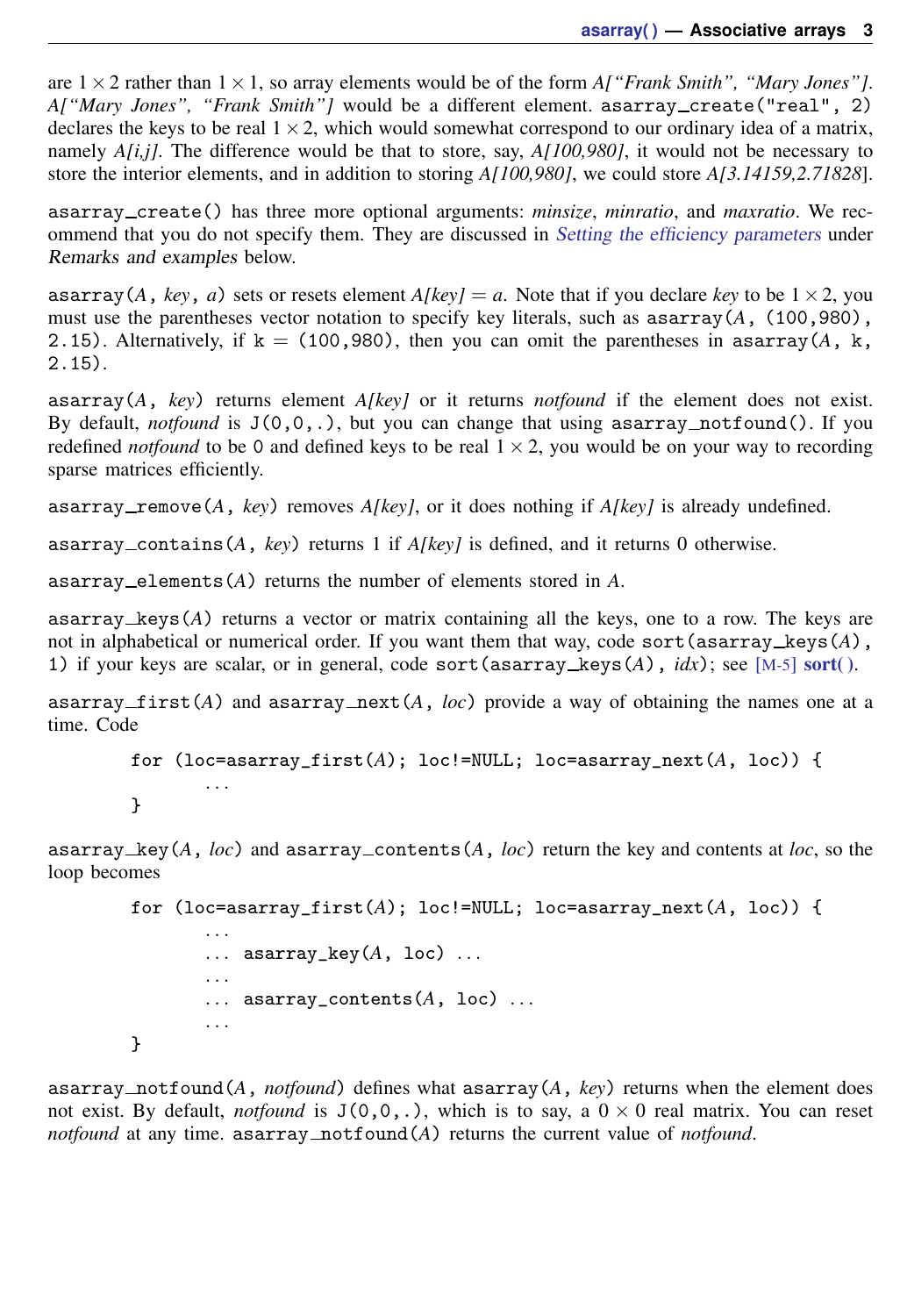## <span id="page-3-0"></span>**Remarks and examples stature in the state of the state of the state of the state of the state of the state of the state of the state of the state of the state of the state of the state of the state of the state of the s**

Before writing a program using  $\text{asarray}()$ , you should try it interactively. Remarks are presented under the following headings:

> [Example 1: Scalar keys and scalar contents](#page-3-1) [Example 2: Scalar keys and matrix contents](#page-3-2) [Example 3: Vector keys and scalar contents; sparse matrix](#page-4-1) [Setting the efficiency parameters](#page-4-0)

#### <span id="page-3-1"></span>**Example 1: Scalar keys and scalar contents**

```
: A = asarray_create()
: asarray(A, "bill", 1.25)
: asarray(A, "mary", 2.75)
: asarray(A, "dan", 1.50)
: asarray(A, "bill")
  1.25
: asarray(A, "mary")
 2.75
: asarray(A, "mary", 3.25)
: asarray(A, "mary")
 3.25
: sum = 0
: for (loc=asarray_first(A); loc!=NULL; loc=asarray_next(A, loc)) {
> sum = sum + asarray_contents(A, loc)
> }
: sum
 6
: sum/asarray_elements(A)
 2
```
#### <span id="page-3-2"></span>**Example 2: Scalar keys and matrix contents**

```
: A = asarray_create()
: asarray(A, "Count", (1,2\3,4))
: asarray(A, "Hilbert", Hilbert(3))
: asarray(A, "Count")
      1 2
 \begin{array}{c|cc} 1 & 1 & 2 \\ 2 & 3 & 4 \end{array}\mathbf{3}: asarray(A, "Hilbert")
[symmetric]
                1 2 3
  1 1
 2 .5 .3333333333
      3 .3333333333 .25 .2
```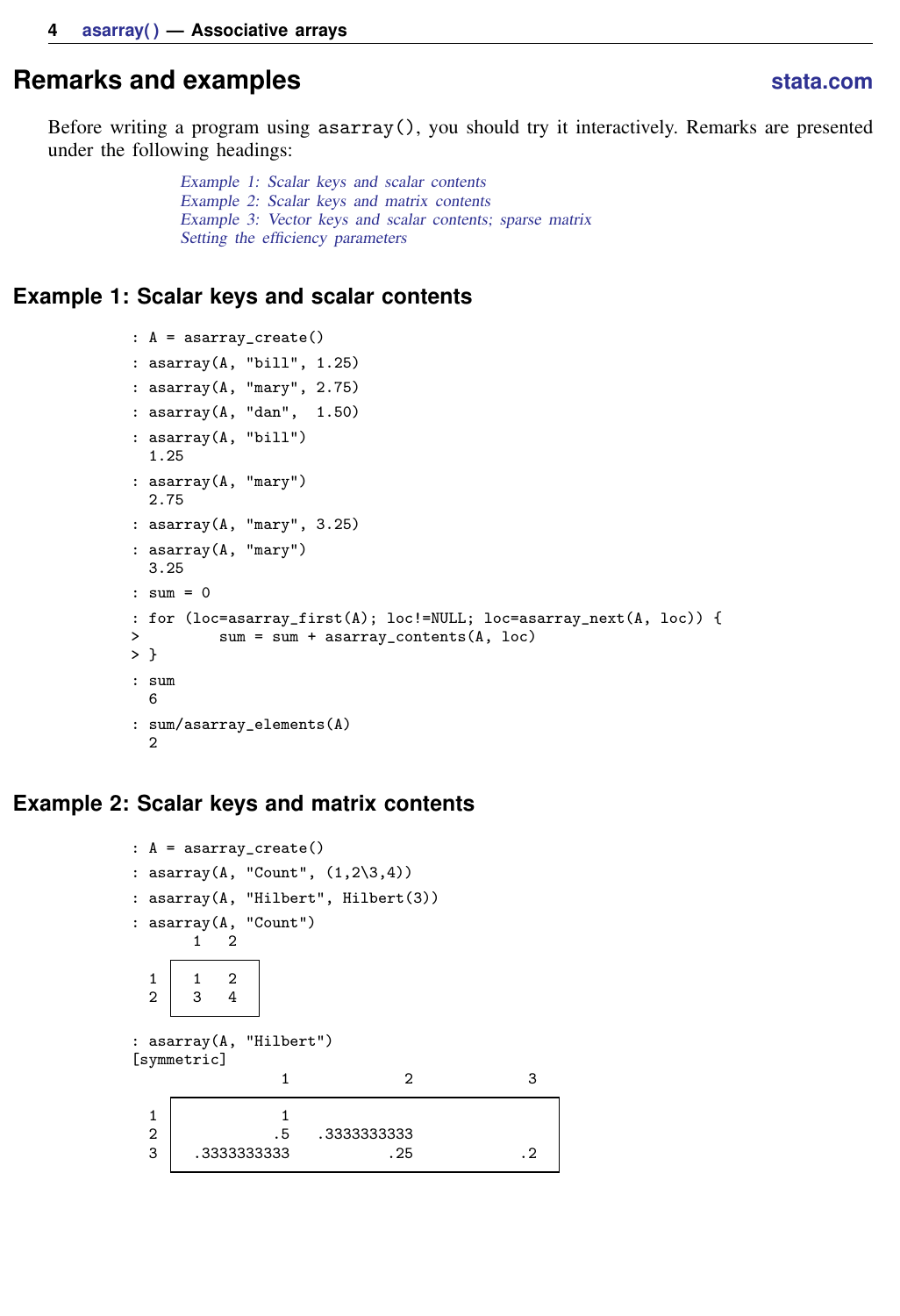<span id="page-4-1"></span>**Example 3: Vector keys and scalar contents; sparse matrix**

```
: A = asarray_create("real", 2)
: asarray_notfound(A, 0)
: asarray(A, ( 1, 1), 1): asarray(A, (1000, 999), .5)
: asarray(A, (1000, 1000), 1)
: asarray(A, (1000, 1001), .5)
: asarray(A, (1,1))
  1
: asarray(A, (2,2))
  \Omega: // one way to get the trace:
: trace = 0: for (i=1; i<=1000; i++) trace = trace + asarray(A, (i,i)): trace
  2
: // another way to get the trace
: trace = 0
: for (loc=asarray_first(A); loc!=NULL; loc=asarray_next(A, loc)) {
> index = asarray_key(A, loc)<br>> if (index[1]==index[2]) {
> if index[1]=index[2] {<br>
trace = trace + 3trace = trace + asarray_contents(A, loc) }
> }
> }
: trace
  2
```
### <span id="page-4-0"></span>**Setting the efficiency parameters**

The syntax asarray\_create() is

*A* = asarray create(*keytype*, *keydim*, *minsize*, *minratio*, *maxratio*)

All arguments are optional. The first two specify the characteristics of the key and their use has already been illustrated. The last three are efficiency parameters. In most circumstances, we recommend you do not specify them. The default values have been chosen to produce reasonable execution times with reasonable memory consumption.

asarray() works via hash tables. Say we wish to record *n* entries. The idea is to allocate a hash table of *N* rows, where *N* can be less than, equal to, or greater than *n*. When one needs to find the element corresponding to a key, one calculates a function of the key, called a hash function, that returns an integer *h* from 1 to *N*. One first looks in row *h*. If row *h* is already in use and the keys are different, we have a collision. In that case, we have to allocate a duplicates list for the *h*th row and put the duplicate keys and contents into that list. Collisions are bad because, when they occur, asarray() has to allocate a duplicates list, requiring both time and memory, though it does not require much. When fetching results, if row *h* has a duplicates list, asarray() has to search the list, which it does sequentially, and that takes extra time, too. Hash tables work best when collisions happen rarely.

Obviously, collisions are certain to occur if  $N < n$ . Note, however, that although performance suffers, the method does not break. A hash table of *N* can hold any number of entries, even if  $N < n$ .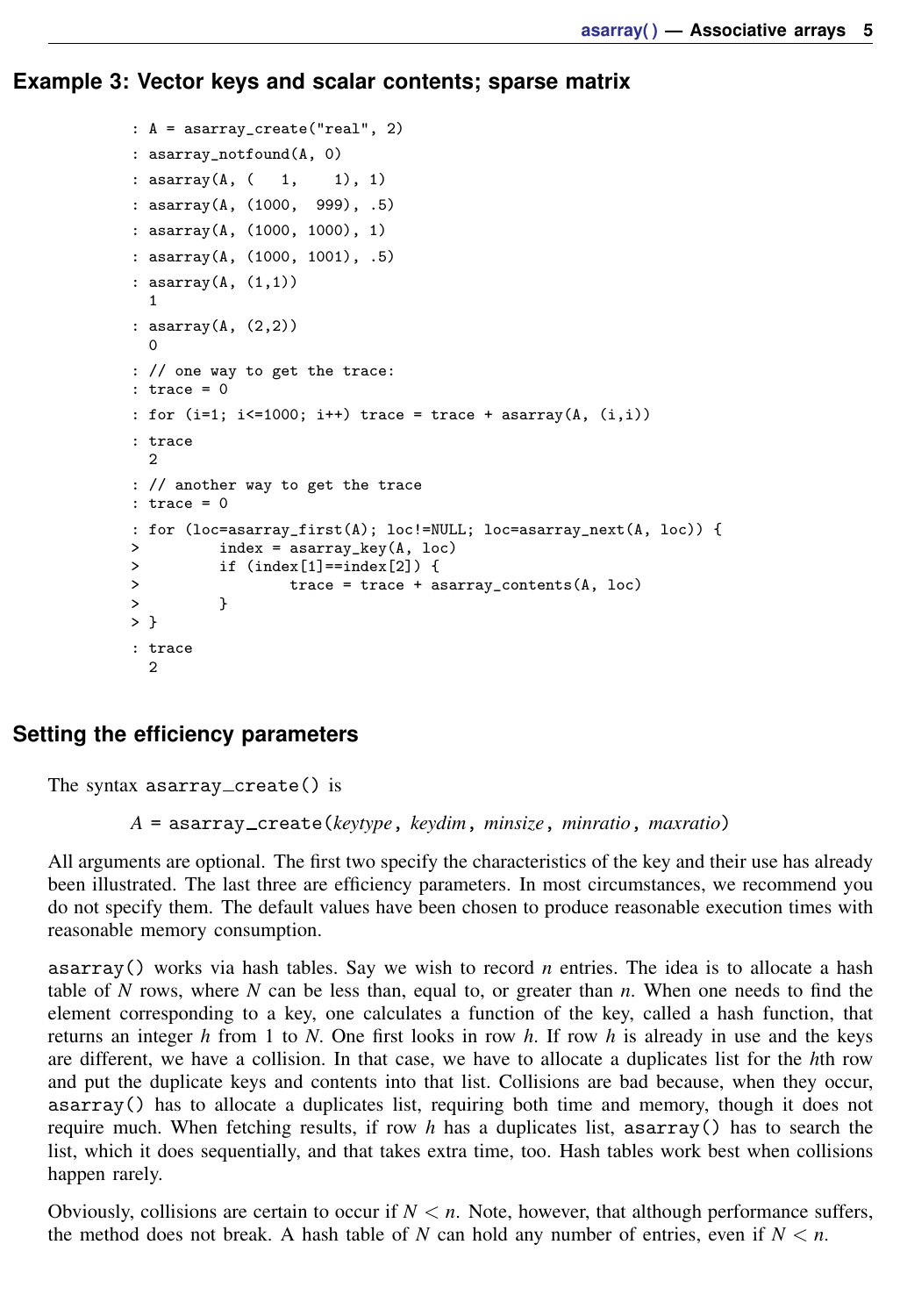Performance depends on details of implementation. We have examined the behavior of asarray() and discovered that collisions rarely occur when  $n/N \le 0.75$ . When  $n/N = 1.5$ , performance suffers, but not by as much as you might expect. Around  $n/N = 2$ , performance degrades considerably.

When you add or remove an element, asarray() examines  $n/N$  and considers rebuilding the table with a larger or smaller *N*; it rebuilds the table when *n*/*N* is large to preserve efficiency. It rebuilds the table when  $n/N$  is small to conserve memory. Rebuilding the table is a computer-intensive operation, and so should not be performed too often.

In making these decisions, asarray() uses three parameters:

*maxratio*: When  $n/N \geq$  *maxratio*, the table is upsized to  $N = 1.5n$ .

*minratio*: When  $n/N \leq$  *minratio*/1.5, the table is downsized to  $N = 1.5n$ . (For an exception, see *minsize*.)

*minsize*: If the new  $N < 1.5$ *minsize*, the table is downsized to  $N = 1.5$ *minsize* if it is not already that size.

The default values of the three parameters are 1.5, 0.5, and 100. You can reset them, though you are unlikely to improve on the default values of *minratio* and *maxratio*.

You can improve on *minsize* when you know the number of elements that will be in the table and that number is greater than 100. For instance, if you know the table will contain at least 1,000 elements, starting *minsize* at 1,000, which implies  $N = 1,500$ , will prevent two rescalings, namely, from 150 to 451, and from 451 to 1,354. This saves a little time.

You can also turn off the resizing features. Setting *minratio* to 0 turns off downsizing. Setting *maxratio* to . (missing) turns off upsizing. You might want to turn off both downsizing and upsizing if you set *minsize* sufficiently large for your problem.

We would never recommend turning off upsizing alone, and we seldom would recommend turning off downsizing alone. In a program where it is known that the array will exist for only a short time, however, turning off downsizing can be efficient. In a program where the array might exist for a considerable time, turning off downsizing is dangerous because then the array could only grow (and probably will).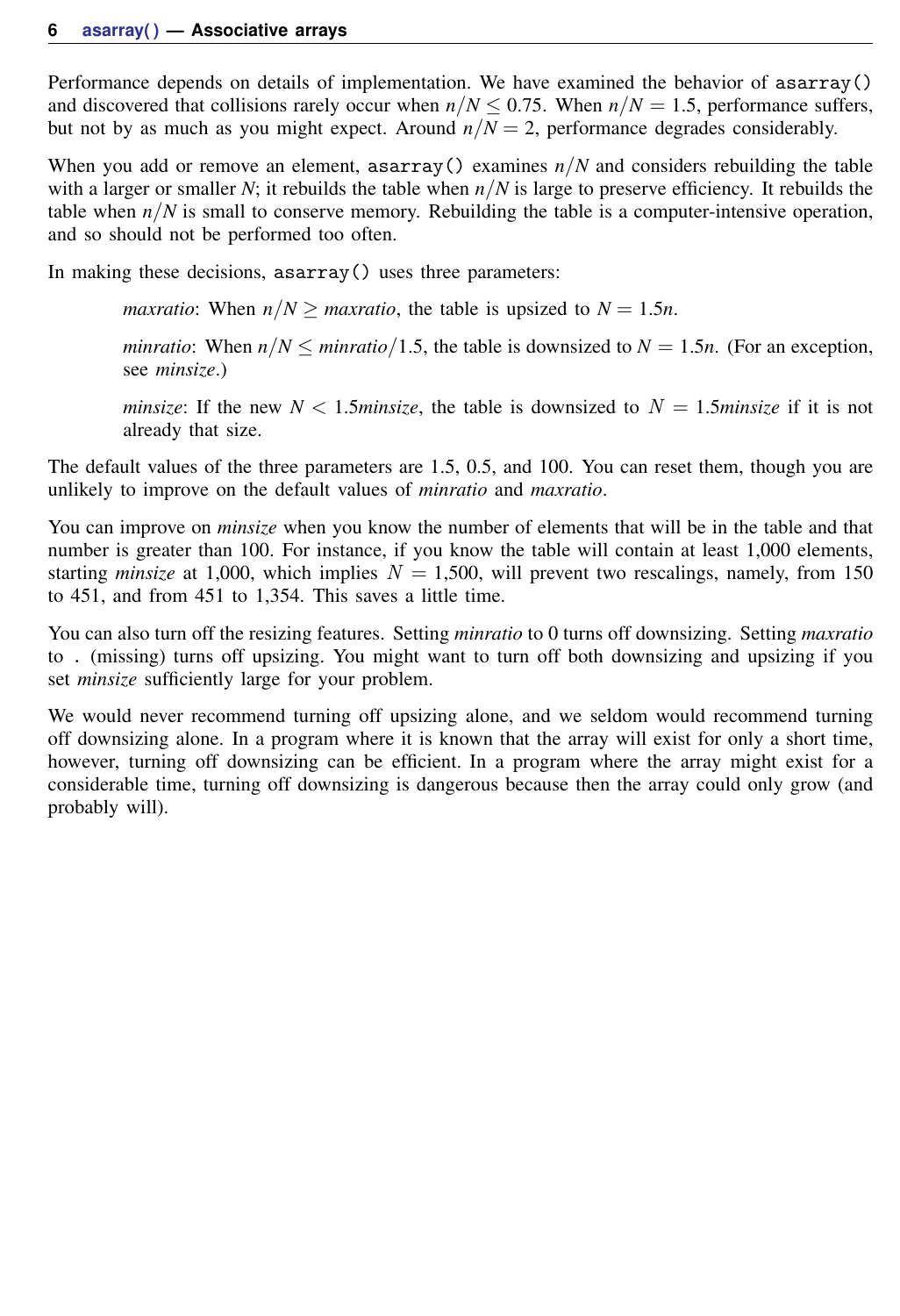## <span id="page-6-0"></span>**Conformability**

asarray create(*keytype*, *keydim*, *minsize*, *minratio*, *maxratio*):

| keytype:  | $1 \times 1$ | (optional) |
|-----------|--------------|------------|
| keydim:   | $1 \times 1$ | (optional) |
| minsize:  | $1 \times 1$ | (optional) |
| minratio: | $1 \times 1$ | (optional) |
| maxratio: | $1 \times 1$ | (optional) |
| result:   | transmorphic |            |

asarray(*A*, *key*, *a*):

| A:      | transmorphic             |
|---------|--------------------------|
| key:    | $1 \times$ keydim        |
| a:      | $r_{keu} \times c_{keu}$ |
| result: | void                     |

asarray(*A*, *key*):

| $A$ :   | transmorphic             |
|---------|--------------------------|
| key:    | $1 \times$ keydim        |
| result: | $r_{key} \times c_{key}$ |

asarray\_remove(A, key):

| A:      | transmorphic               |
|---------|----------------------------|
| kev:    | $1 \times \textit{keydim}$ |
| result: | void                       |

asarray contains(*A*, *key*), asarray elements(*A*, *key*):

| A:      | transmorphic      |  |
|---------|-------------------|--|
| kev:    | $1 \times$ keydim |  |
| result: | $1 \times 1$      |  |

asarray keys(*A*, *key*):

| A:      | transmorphic      |
|---------|-------------------|
| kev:    | $1 \times$ keydim |
| result: | $n \times$ keydim |

asarray\_first(A):

| $A$ :   | transmorphic |
|---------|--------------|
| result: | transmorphic |

asarray first(*A*, *loc*):

| A:      | transmorphic |
|---------|--------------|
| loc:    | transmorphic |
| result: | transmorphic |

asarray key(*A*, *loc*):

| A:      | transmorphic      |
|---------|-------------------|
| loc:    | transmorphic      |
| result: | $1 \times$ keydim |